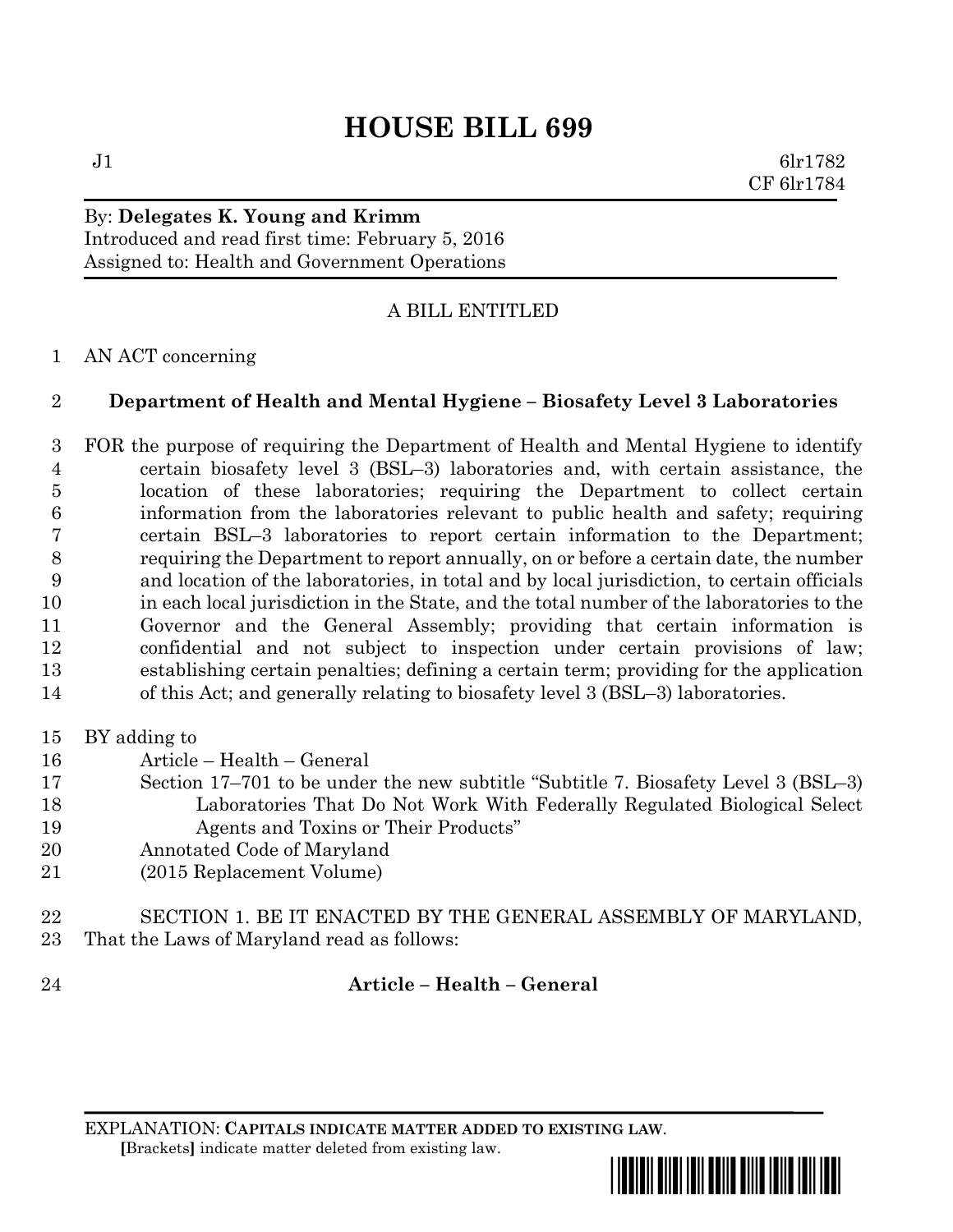|                                                               | $\overline{2}$<br><b>HOUSE BILL 699</b>                                                                                                                                                                                                                                                              |
|---------------------------------------------------------------|------------------------------------------------------------------------------------------------------------------------------------------------------------------------------------------------------------------------------------------------------------------------------------------------------|
| $\mathbf{1}$<br>$\overline{2}$<br>3                           | SUBTITLE 7. BIOSAFETY LEVEL 3 (BSL-3) LABORATORIES THAT DO NOT WORK<br>WITH FEDERALLY REGULATED BIOLOGICAL SELECT AGENTS AND TOXINS OR<br><b>THEIR PRODUCTS.</b>                                                                                                                                     |
| $\overline{4}$                                                | $17 - 701.$                                                                                                                                                                                                                                                                                          |
| $\overline{5}$<br>$6\phantom{.}6$<br>$\overline{7}$<br>8<br>9 | IN THIS SECTION, "BSL-3 LABORATORY" MEANS A LABORATORY<br>(A)<br>DESIGNATED AS A BIOSAFETY LEVEL 3 (BSL-3) LABORATORY BY THE FEDERAL<br>CENTERS FOR DISEASE CONTROL AND PREVENTION AND THE U.S. DEPARTMENT<br>OF AGRICULTURE ANIMAL AND PLANT HEALTH INSPECTION SERVICE, AS<br>APPLICABLE, BASED ON: |
| 10<br>11<br>12                                                | (1)<br>USAGE OF BIOLOGICAL AGENTS THAT MAY CAUSE SERIOUS OR<br>POTENTIALLY LETHAL DISEASE AFTER INHALATION, INGESTION, OR ABSORPTION;<br><b>AND</b>                                                                                                                                                  |
| 13                                                            | (2)<br>REQUIRED BIOCONTAINMENT PRECAUTIONS.                                                                                                                                                                                                                                                          |
| 14<br>15                                                      | THIS SECTION APPLIES TO EACH BSL-3 LABORATORY IN THE STATE<br>(B)<br>THAT:                                                                                                                                                                                                                           |
| 16<br>17                                                      | (1)<br>DOES NOT WORK WITH FEDERALLY REGULATED BIOLOGICAL<br>SELECT AGENTS AND TOXINS OR THEIR PRODUCTS; AND                                                                                                                                                                                          |
| 18                                                            | (2)<br>(I)<br>IS A COMMERCIAL OR FOR-PROFIT LABORATORY; OR                                                                                                                                                                                                                                           |
| 19<br>20                                                      | (II)<br>IS OWNED BY OR IS PART OF A TEACHING HOSPITAL OR AN<br><b>INSTITUTION OF POST-SECONDARY EDUCATION.</b>                                                                                                                                                                                       |
| 21                                                            | THE DEPARTMENT SHALL:<br>(C)                                                                                                                                                                                                                                                                         |
| 22                                                            | <b>IDENTIFY EACH BSL-3 LABORATORY SUBJECT TO THIS SECTION;</b><br>(1)                                                                                                                                                                                                                                |
| 23<br>24<br>25                                                | WITH THE ASSISTANCE OF LOCAL GOVERNMENT PERMITTING<br>(2)<br>RECORDS, DETERMINE THE LOCATION OF EACH BSL-3 LABORATORY IDENTIFIED;<br><b>AND</b>                                                                                                                                                      |
| 26<br>27<br>28                                                | COLLECT FROM EACH BSL-3 LABORATORY IDENTIFIED ANY<br>(3)<br>INFORMATION THE DEPARTMENT CONSIDERS RELEVANT TO PUBLIC HEALTH AND<br>SAFETY.                                                                                                                                                            |